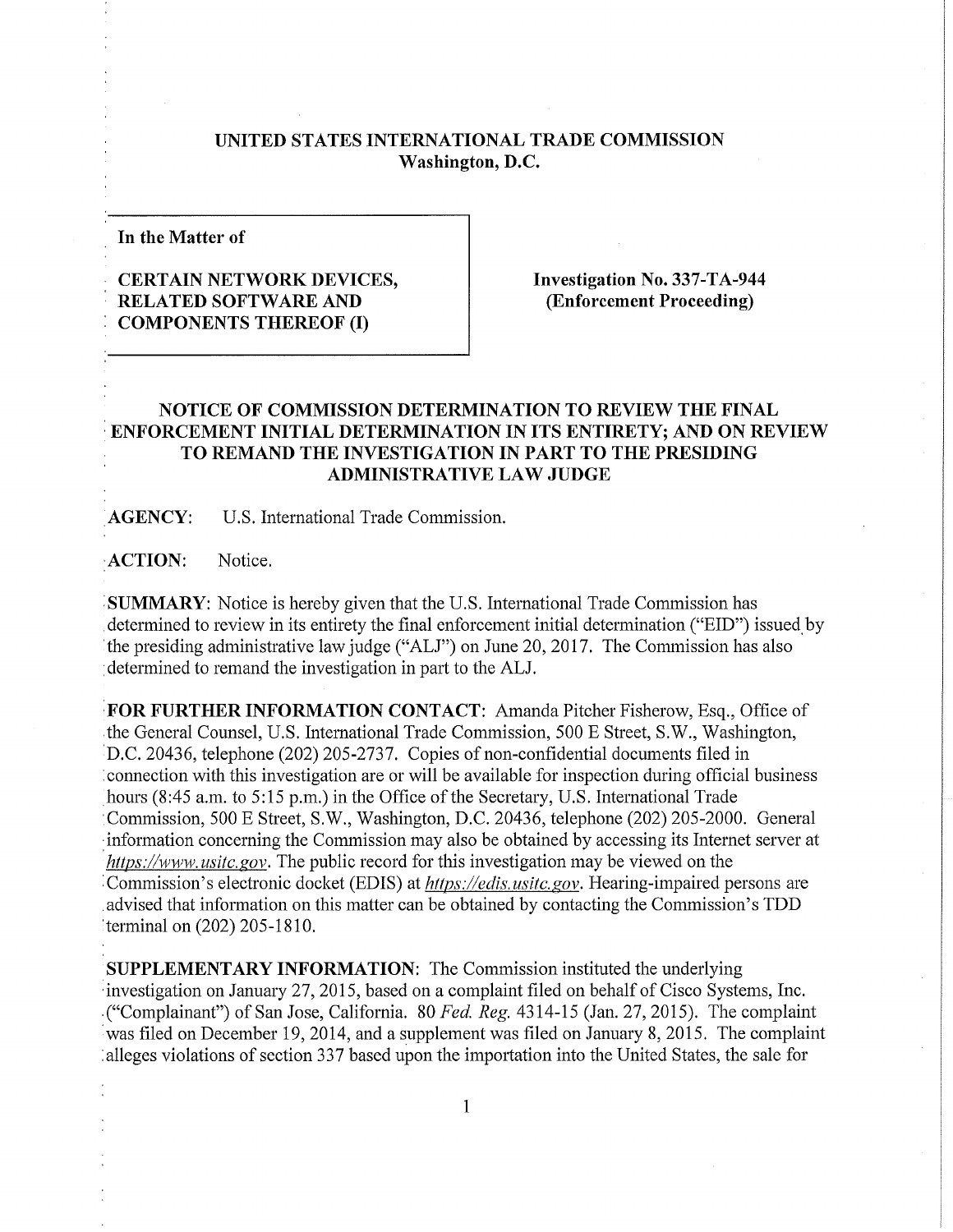importation, and the sale within the United States after importation of certain network devices, related software and components thereof by reason of infringement of certain claims of U.S. Patent No. 7,162,537 ("the '537 patent"); U.S. Patent No. 8,356,296 ("the '296 patent"); U.S. Patent No. 7,290,164; U.S. Patent No. 7,340,597; U.S. Patent No. 6,741,592 ("the '592 patent"); and U.S. Patent No. 7,200,145 ("the '145 patent"), and alleges that an industry in the United States exists as required by subsection (a)(2) of section 337. The '296 patent was **<sup>i</sup>** withdrawn from the investigation. The notice of investigation named Arista Networks, Inc. ("Arista") of Santa Clara, California as the respondent. A Commission investigative attorney ; ("IA") participated in the investigation.

On June 23, 2016, the Commission found that a Section 337 violation occurred as to the '537, '592, and '145 patents and therefore issued a cease and desist order ("CDO") against Arista and a limited exclusion order. 81 *FR* 42375-76 (June 29, 2016). The CDO prohibited Arista from importing, selling, marketing, advertising, distributing, transferring (except for exportation), and soliciting United States agents or distributors for certain network devices, related software, and components thereof that infringe the asserted claims of the '537, '592, : and '145 patents. *Id.* at 42376.

On August 26, 2016, Cisco filed an enforcement complaint alleging that Arista had : violated the June 23, 2016 CDO by reason of infringement of the '537 patent. The Commission instituted this enforcement proceeding on October 4, 2016, based Cisco's complaint. 81 *FR*  68455 (Oct. 4, 2016).

On June 20, 2017, the ALJ issued his final EID finding no violation of the CDO. On July 3, 2017, Cisco and Arista each filed petitions for review of the ID. On July 10, 2017, Cisco filed its response to Arista's petition for review. On July 11, 2017, Arista timely filed a response to Cisco's petition for review. Also on July 11, 2017, the IA filed a response to the private parties' petitions for review.

Having examined the record of this investigation, including the ALJ's final EID, the petitions for review, and the responses thereto, the Commission has determined to review the final EID in its entirety. The final EID includes analysis comparing the redesigned products to products found to infringe in the underlying investigation to conclude that the redesigned products do not infringe the '537 patent. However, this analysis, while addressing the parties' arguments, does not address the issue of whether the language of the claims reads on the redesigned products. *See e.g.,* EID at 14-20. For example, the EID does not provide a clear application of the claim limitations to the redesigned products or find that the limitations were not met for other reasons *(e.g.*, waiver). Therefore, the Commission remands the investigation in part to the ALJ to (1) address literal infringement in terms of whether the asserted claims, as construed, read on the redesigned products, and make appropriate findings, and further, if necessary, modify any other affected findings, including findings under the doctrine of equivalents; (2) consider and address, if necessary, the alleged inconsistency between the EID's finding for what constitutes a "client subsystem" and the EID's findings for the "managing